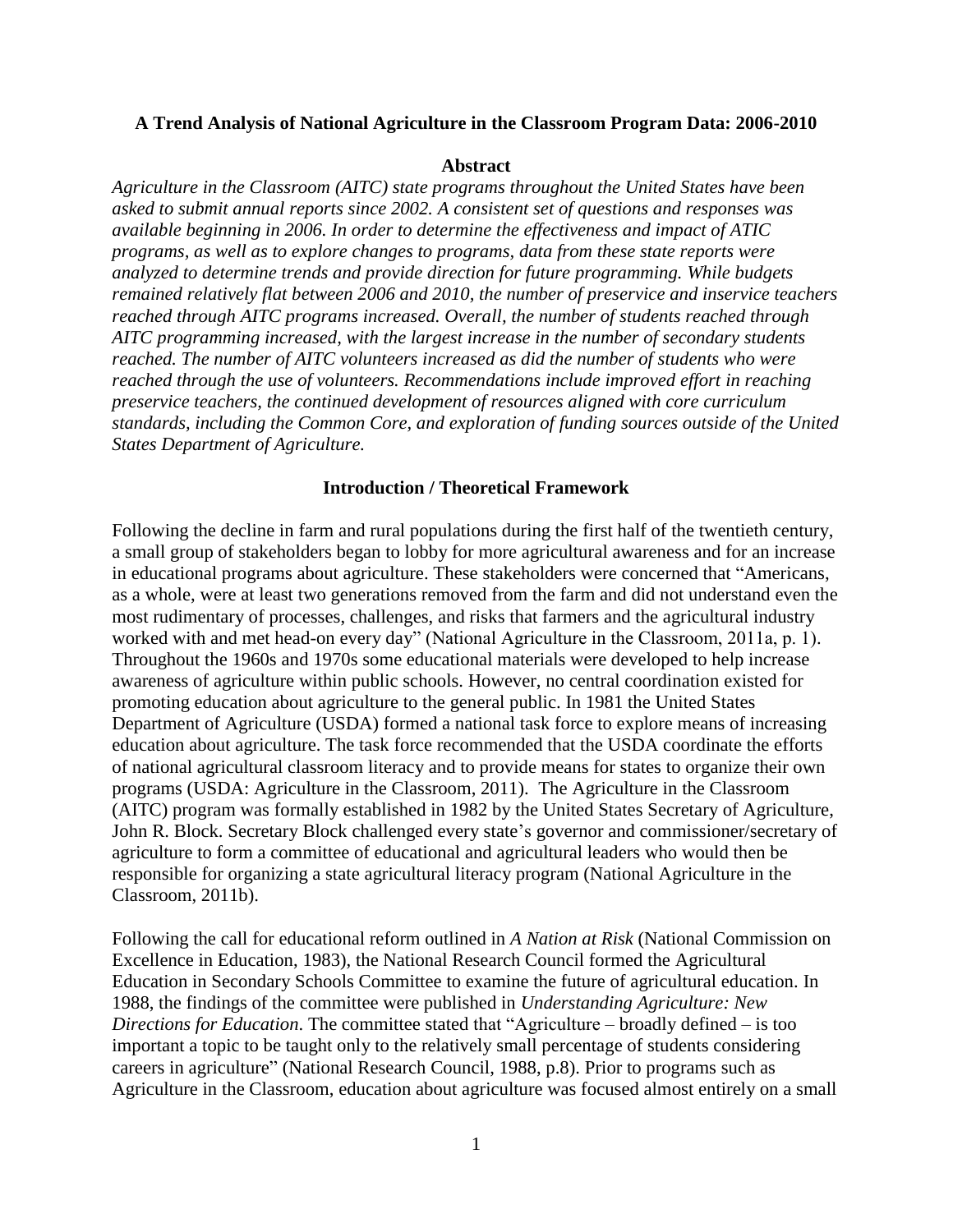segment of students who had selected agriculture as a future career. The committee found that "most Americans know very little about agriculture, its social and economic significance in the United States, and particularly its link to human health and environmental quality" (p. 21). They also found that "few systematic educational efforts are made to teach or otherwise develop agricultural literacy in students of any age. Although children are taught something about agriculture, the material tends to be fragmented, frequently out-dated, usually only farm oriented, and often negative or condescending in tone" (p. 21). These two findings were particularly important to the further development of agriculture in the classroom programs. The committee specifically recommended that "beginning in kindergarten and continuing through twelfth grade, all students should receive some systematic instruction about agriculture" (p. 20). The committee posited that "an agriculturally literate person would understand the food and fiber system and this would include its history and its current economic, social and environmental significance to all Americans" (p. 8).

As a result of the organized leadership efforts of the USDA and the findings of the National Research Council, Agriculture in the Classroom programs were organized in most states in the early 1990s. The focus of these programs was to reach the K-12 population in the classroom setting through the use of instructional materials and professional development training for teachers at the state level. Through grant programs, annual national and regional conferences, teacher awards programs, website development, and resource directories, the USDA has continued to play a key leadership role in the development of these state programs (National Agriculture in the Classroom, 2011a).

The mission of AITC is "to improve agricultural literacy — awareness, knowledge, and appreciation — among PreK-12 teachers and their students" (USDA: Agriculture in the Classroom, 2011, p. 1). The mission is accomplished through the development and diffusion of instructional materials in formal K-12 classrooms as well as through face-to-face teacher preservice instruction, in-service instruction, student-centered online information, and online professional development for teachers. Due to pressures placed on public school teachers to meet state and national standards, AITC programs integrate accurate agricultural information into the instruction of social studies, science, mathematics, language arts and other required subjects. Most resources provided by AITC programs are aligned with educational standards. This alignment increases AITC program credibility with state educational agencies and allows teachers to seamlessly incorporate agriculture into their teaching (National Agriculture in the Classroom, 2011a).

While state data has been collected and reported on the National Agriculture in the Classroom website for several years, state program data has not been summarized, analyzed and reported since 2003. A report of the 2001-2002 National Agriculture in the Classroom survey indicated that nearly 98,000 students were reached through AITC programs and 1,190 teachers were involved in AITC programs (Lesser, Newton, & Amer, 2003).

### **Purpose**

The purpose of this study was to analyze and summarize five years of Agriculture in the Classroom program data.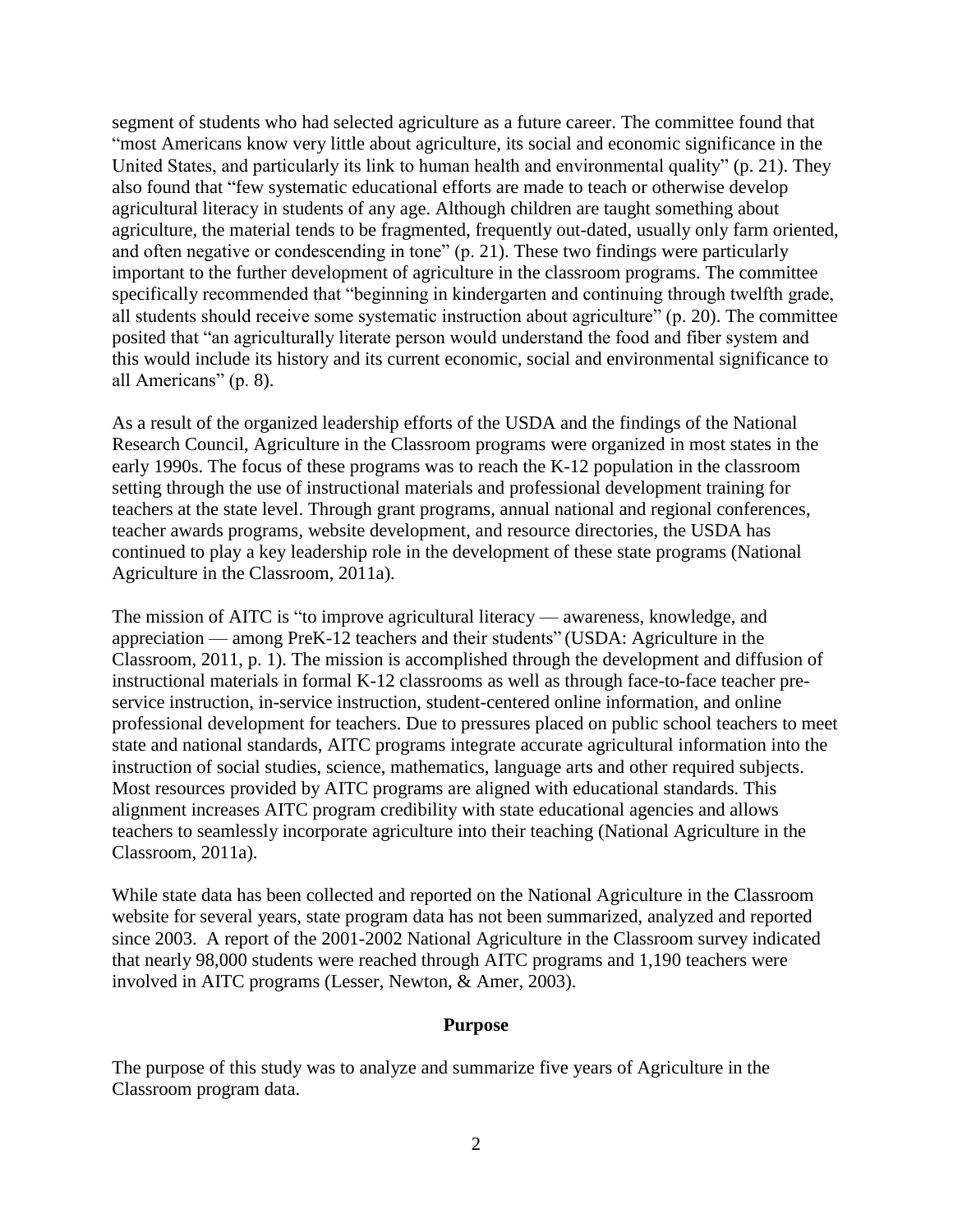# **Methods and Procedures**

The Agriculture in the Classroom (AITC) program report data is requested each year by the National Agriculture in the Classroom Organization. This group is composed of dues paying state program memberships. The purpose of the NAITC Organization "is to assume and maintain an active national role in promoting agricultural literacy programs by providing leadership and a professional network for state Agriculture in the Classroom Programs and work to insure continuity of the Agriculture in the Classroom at USDA" (National Agriculture in the Classroom Organization, 2011, p. 1).

State reports must be submitted to NAITC by February 15 each year for state to be eligible for the NAITC - USDA AITC grant program. The report is not mandatory, unless you are applying for a grant, and as a result, some states do not report each year. Requested State Report data is a reflection of the previous calendar year (January-December). Baseline data is collected on 1) participant numbers and contact-time for pre-service teachers, in-service teachers, volunteers and students 2) program budgets, grants, 3) resources developed and the frequency of alignment to educational standards and 4) program accomplishments and impacts. Additional questions have been asked over the years based on the needs of the NAITC organization or other agricultural literacy researchers. The data is reported via an online form and saved to a database for analysis.

Each state is unique in terms of structure, funding, and programming priorities. It is difficult to make meaningful comparisons without some stratification. To begin the analysis, raw spreadsheet data form 2006-2010, was examined to determine which states had provided data for each of the five years. Secondly, questions that were asked uniformly each year were organized into a spreadsheet. Two questions concerning resources and educational standards were asked 2007- 2010 (four years of data) and were added to the trend analysis. The questions and the results are noted in the Findings section.

# **Findings**

Thirty-five states reported consistently on six reoccurring participation questions during the defined five year period (Table 1). The overall trend for contact-hours and number of teachers contacted/trained by AITC program staff increased between 2006-2010. The trend line can be viewed in Figure 1. This increase is also seen in Figure 2 as the number of students receiving instruction by their teachers correspondingly increased. Elementary students make up the largest number of students impacted but there was a modest increase in the number of secondary teachers and students reached with AITC resources and instruction. There were slight increases in the number of students reached directly by AITC program staff, again more elementary than secondary students participated in the direct AITC instruction (Figure 3). The number of volunteers assisting with AITC programs increased as did the number of students reached by volunteers 2006-2009. A slight decrease in students reached by volunteers was noted in 2010 (Figure 4).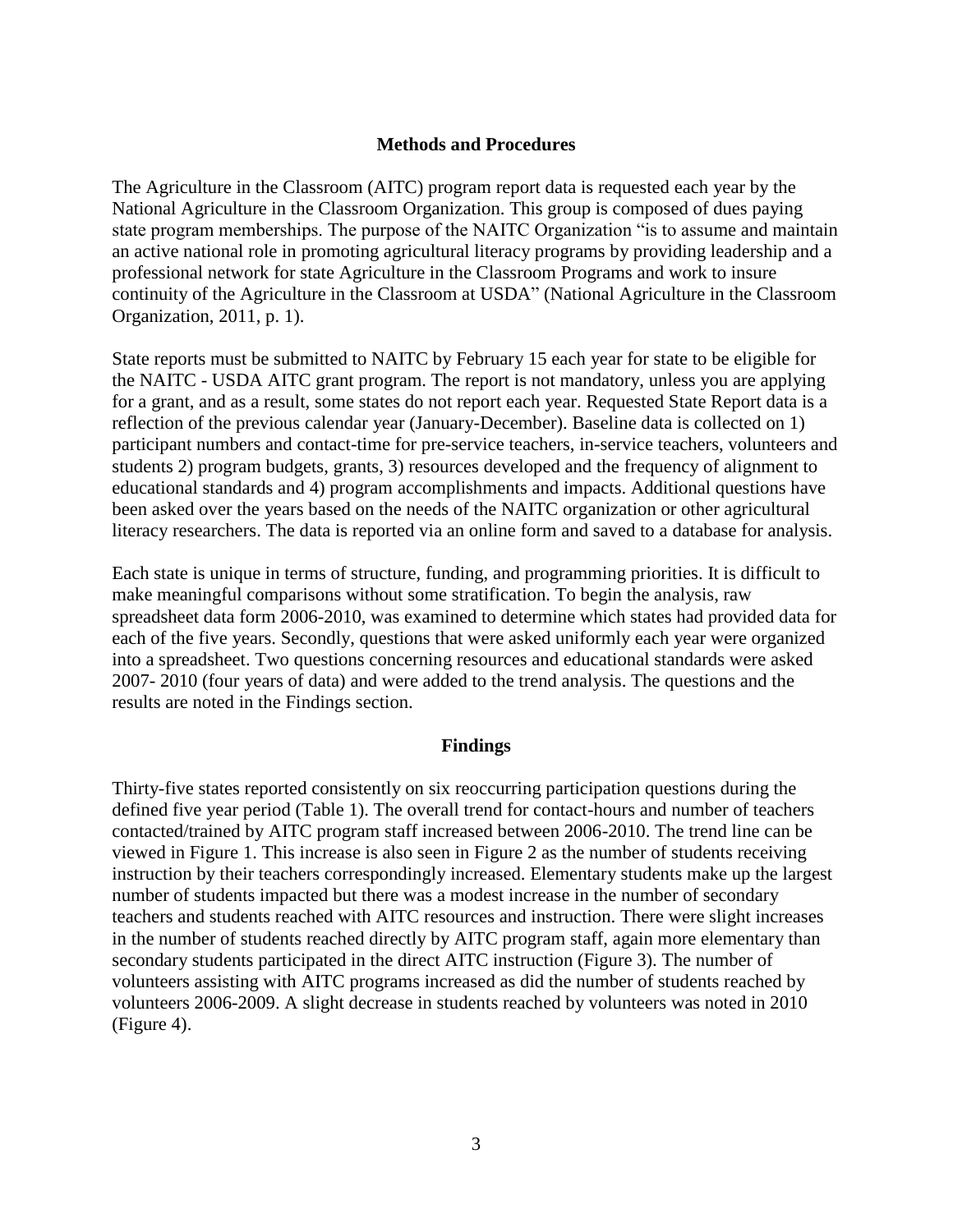# Table 1

|                  | Question                                                                                                                                                                          | Contact-hours                | <b>Response Totals</b> |           |           |           |           |
|------------------|-----------------------------------------------------------------------------------------------------------------------------------------------------------------------------------|------------------------------|------------------------|-----------|-----------|-----------|-----------|
|                  |                                                                                                                                                                                   |                              | 2006                   | 2007      | 2008      | 2009      | 2010      |
| $\mathbf{1}$ .   | Estimate the number<br>of teachers                                                                                                                                                | $0-0.5$ hours                | 15,330                 | 20,138    | 24,415    | 29,557    | 33,564    |
|                  | contacted/trained<br>statewide, face-to-                                                                                                                                          | 1-2 hours                    | 53,439                 | 40,496    | 38,591    | 40,972    | 32,539    |
|                  | face, with AITC<br>programs, curriculum,                                                                                                                                          | 3-5 hours                    | 5,426                  | 10,197    | 9,820     | 11,840    | 14,736    |
|                  | or other resources<br>during the past year in                                                                                                                                     | $6-10$ hours                 | 1,986                  | 9,815     | 7,673     | 2,249     | 6,692     |
|                  | the following<br>categories.                                                                                                                                                      | $11-20$ hours                | 2,527                  | 3,663     | 3,342     | 2,680     | 1,705     |
|                  | (Figure 1)                                                                                                                                                                        | 20-30 hours                  | 438                    | 440       | 644       | 537       | 224       |
|                  |                                                                                                                                                                                   | $30+ hours$                  | 1,511                  | 1,851     | 1,795     | 1,649     | 1,872     |
| 2.               | Estimate the number<br>of students reached<br>statewide through their<br>teachers with AITC<br>programs, curriculum,<br>or other resources<br>during the past year.<br>(Figure 2) | Elementary<br>(Grades K-6)   | 2,104,391              | 2,142,606 | 1,839,806 | 2,016,257 | 2,360,289 |
|                  |                                                                                                                                                                                   | Secondary<br>$(Grades 7-12)$ | 500,641                | 420,557   | 481,414   | 467,157   | 487,868   |
| $\overline{3}$ . | Estimate the number<br>of students reached<br>statewide directly with                                                                                                             | Elementary<br>$(Grades K-6)$ | 866,261                | 807,074   | 895,034   | 864,760   | 878,387   |

# *Summary of Agriculture in the Classroom Annual Survey Data 2006-2010*  $(N = 35)$

| 3. | Estimate the number<br>of students reached<br>statewide directly with                                                                                                                                       | Elementary<br>$(Grades K-6)$ | 866,261 | 807,074 | 895,034 | 864,760 | 878,387 |
|----|-------------------------------------------------------------------------------------------------------------------------------------------------------------------------------------------------------------|------------------------------|---------|---------|---------|---------|---------|
|    | AITC staff with<br>programs, curriculum,<br>or other resources<br>during the past year.<br>(Figure 3)                                                                                                       | Secondary<br>$(Grades 7-12)$ | 98,736  | 172,175 | 186,071 | 188,388 | 207,460 |
| 4. | Estimate the number<br>of volunteers who<br>conducted/assisted<br>with AITC programs<br>statewide. This<br>includes volunteers<br>delivering programs<br>from the many<br>agricultural<br>organizations who | N/A                          | 15,078  | 17,894  | 18,368  | 23,884  | 23,883  |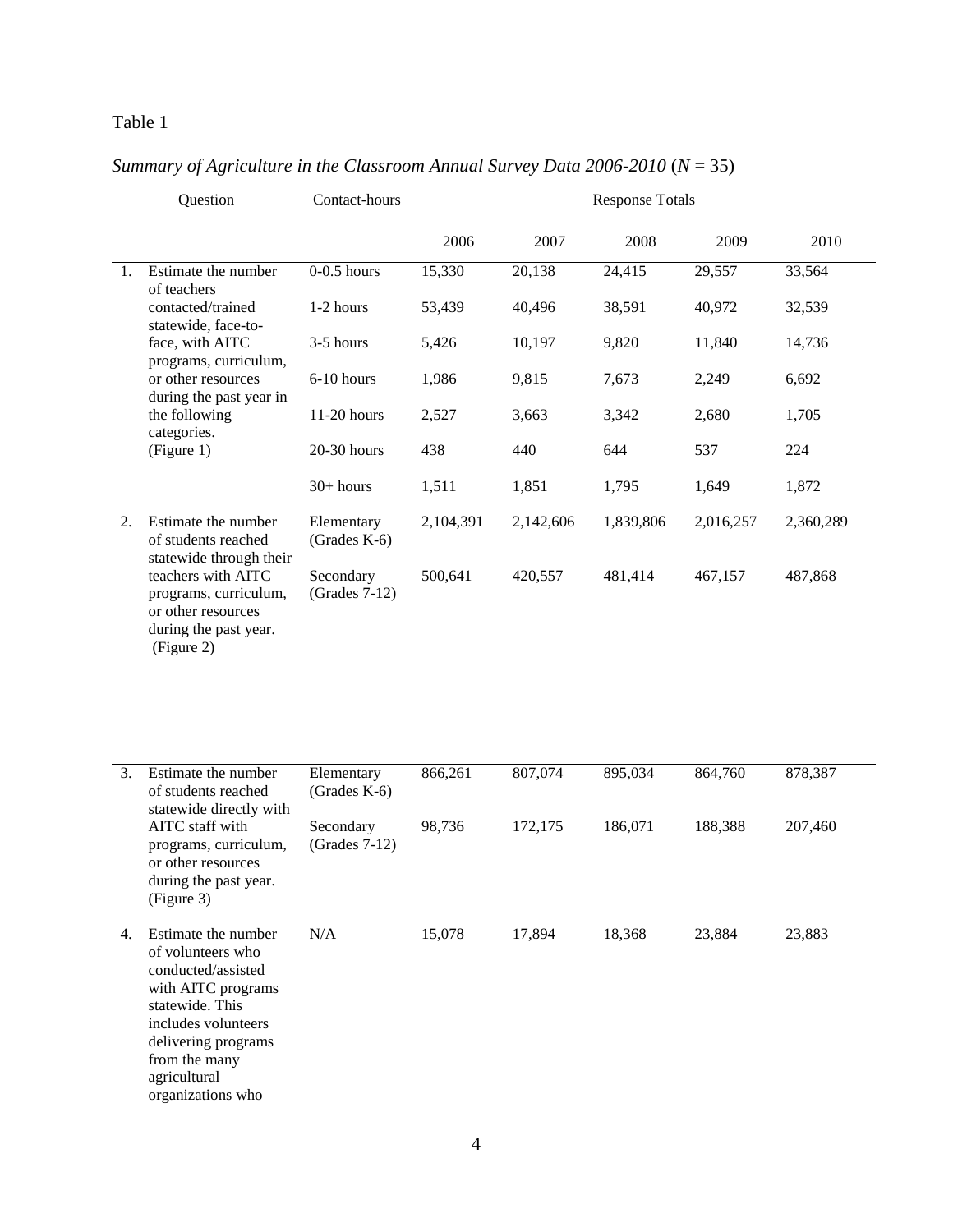|    | Question                                                                                                                                                                                                             | <b>Response Totals</b> |         |           |          |           |           |
|----|----------------------------------------------------------------------------------------------------------------------------------------------------------------------------------------------------------------------|------------------------|---------|-----------|----------|-----------|-----------|
|    |                                                                                                                                                                                                                      |                        | 2006    | 2007      | 2008     | 2009      | 2010      |
|    | partner with your<br>overall state AITC<br>program.<br>(Figure 4)                                                                                                                                                    |                        |         |           |          |           |           |
| 5. | Estimate the number<br>of students reached<br>statewide through<br>volunteers (noted in<br>the previous question)<br>with AITC programs,<br>curriculum, or other<br>resources during the<br>past year.<br>(Figure 4) | N/A                    | 939,565 | 1,070,777 | 1,088307 | 1,137,637 | 1,115,863 |
| 6. | Estimate the number<br>of pre-service teachers                                                                                                                                                                       | $0-0.5$ hours          | 1,711   | 1,565     | 1,721    | 1,581     | 2,263     |
|    | contacted/trained<br>statewide with AITC                                                                                                                                                                             | 1-2 hours              | 3,875   | 3,734     | 3,166    | 3,211     | 3,889     |
|    | programs, curriculum,<br>or other resources                                                                                                                                                                          | 3-5 hours              | 4,088   | 2,795     | 2,895    | 2,970     | 3,075     |
|    | during the past year in<br>the following<br>categories.<br>(Figure 5)                                                                                                                                                | 6-10 hours             | 152     | 408       | 344      | 406       | 350       |



*Figure 1*. Estimated number of teachers contacted/trained statewide, face-to-face, with AITC programs, curriculum, or other resources 2006-2010.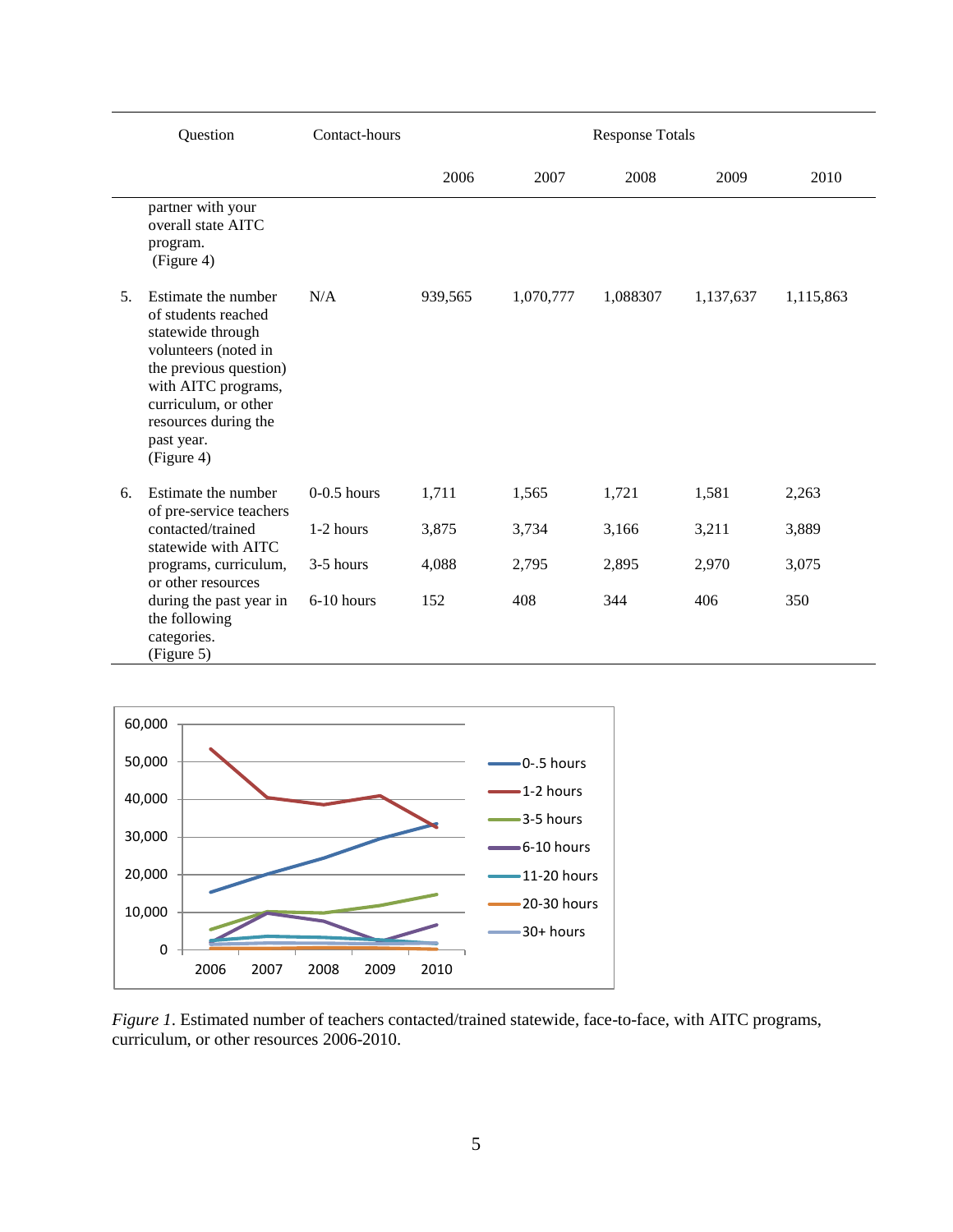

*Figure 2*. Estimated the number of students reached statewide through their teachers with AITC programs, curriculum, or other resources 2006-2010.



*Figure 3.* Estimated number of students reached statewide directly with AITC staff with programs, curriculum, or other resources 2006-2010.

Overall the number of pre-service teachers trained increased between 2006-2010 (Figure 5). There was a slight dip in 2007 in the 3-5 contact-hours category; however the trend has been upward since that time and the number of students reached by an the longer contact-time also increased. It should be noted that only 60%, 21of the 35 states reporting, conduct pre-service training. In 2010 a total of number of pre-service program student participants was 9,577.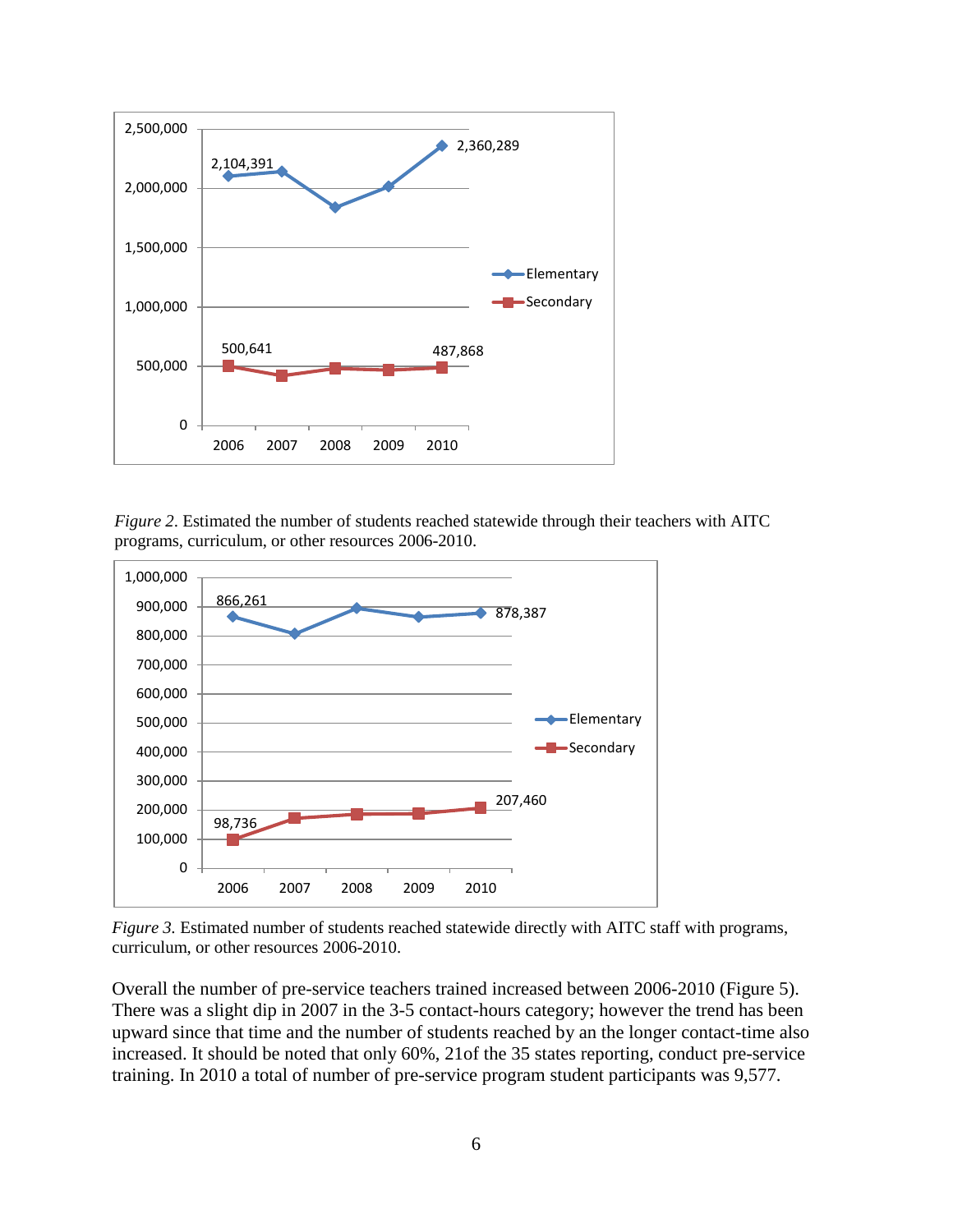The next set of questions dealt with AITC program finances. Total budget dollars were requested along with the funding sources. Funding reached its highest point in 2008. A steep downward trend in total budget dollars available annually to state AITC programs since 2008 can be seen in Figure 6. The minimum, maximum and total budget dollars are noted in Table 2. Some state programs operate with volunteers and hence have zero budget dollars. Interestingly, California and Illinois budgets account for approximately 50% of the total AITC dollars. California's economy contributed to a significant loss in California AITC budget dollars. Although not as drastic, Illinois experienced a reduction in budget dollars for the same period and also contributed to the downward trend in state AITC budgets. However, when California and Illinois budget numbers are removed from the equation, budget dollars show a slight increase among the 33 other state programs (Figure 6).

In addition to total budget dollars, the sources of funding were identified (Figure 7). The sources of funding remain fairly flat with approximately 80% of state AITC budgets coming from private sources, 19% from state (public) sources, and 1% or less coming from federal sources. It should be noted that of the 35 states reporting, 17 are housed within (private) Farm Bureau organizations, 10 are non-profit (foundations) organizations, 3 are part of state departments of agriculture, and 5 are affiliated with universities, all are working with  $501(c)(3)$  partner organizations. One-time grant dollar totals were also reported, there was no clear trend (Figure 8), rather in a given year one state may land a large grant and skew the numbers.

No data was collected on developed program resources in 2006. Of the 35 states reporting on this item 2007-2010, 22, 33 34, and 33 respectively created program resources, showing a slight upward trend. As a follow-up question, state program representatives were asked if the resources developed were designed to meet educational standards; there was an upward trend (Figure 9) for ensuring "All" resources meet educational standards.



*Figure 4*. Estimated number of volunteers who conducted/assisted with AITC programs statewide. This includes volunteers delivering programs from the many agricultural organizations who partnered with the overall state AITC program, 2006-2010.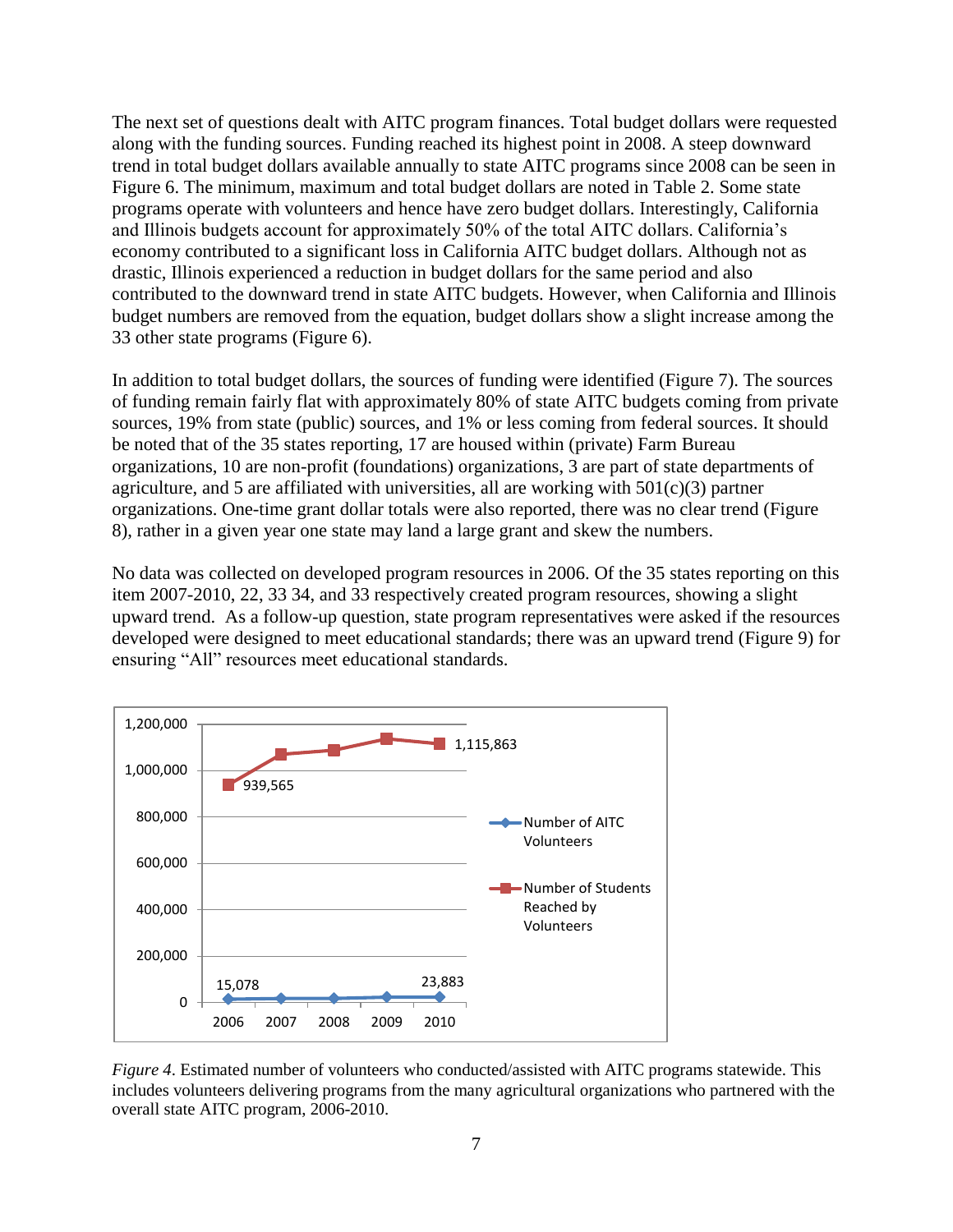

*Figure 5.* Estimated numbers of pre-service teachers trained by state AITC program staff 2006-2010.



*Figure 6*. Total budget dollars for 35 reporting AITC programs 2006-2010.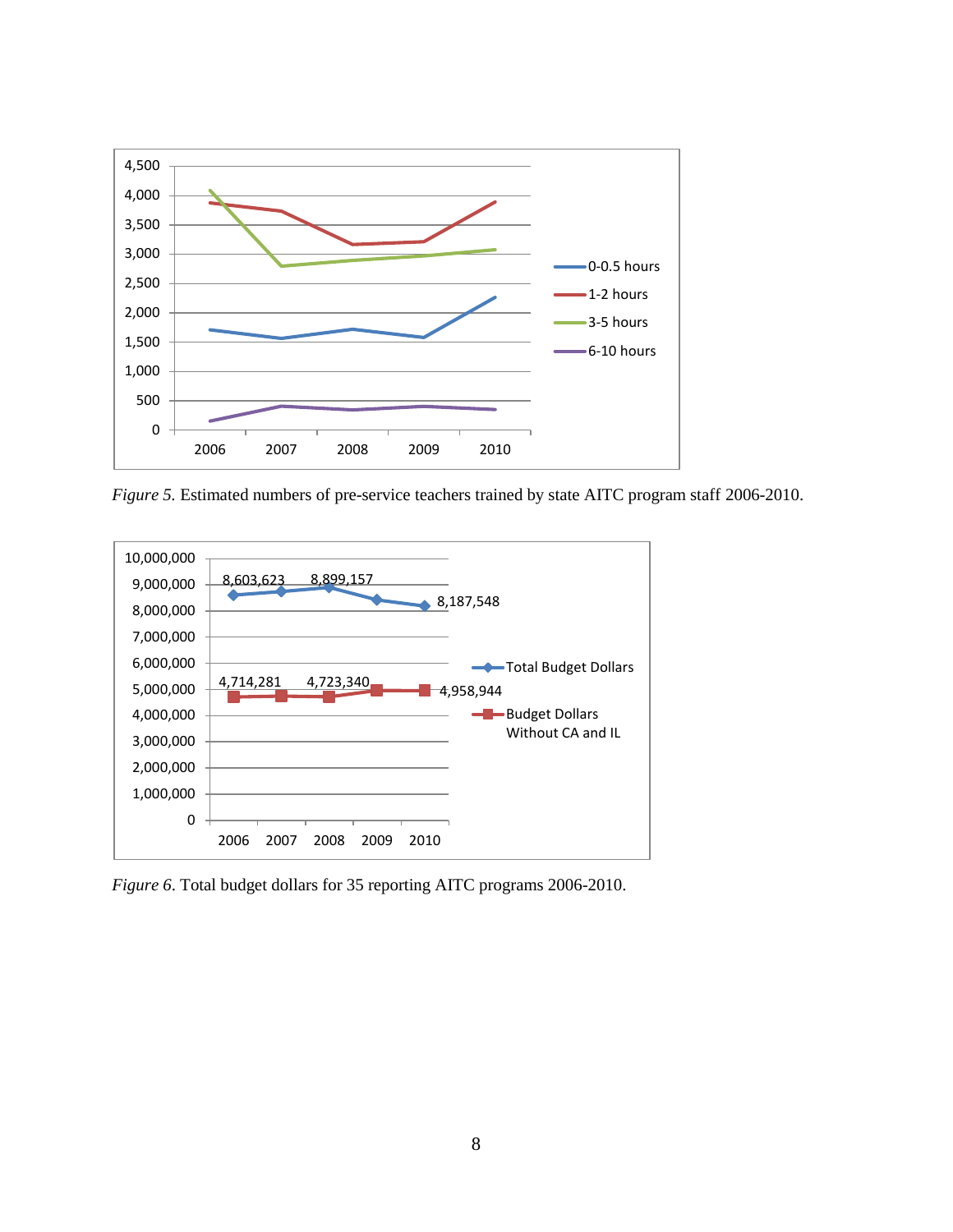# Table 2

*Minimum, Maximum and Total Budget Dollars for State AITC Programs 2006-2010*

| Year | Minimum | Maximum   | Total     |  |
|------|---------|-----------|-----------|--|
| 2006 |         | 2,643,442 | 8,603,623 |  |
| 2007 | 500     | 2,651,294 | 8,743,436 |  |
| 2008 |         | 2,752,417 | 8,899,157 |  |
| 2009 | 2,500   | 2,275,602 | 8,421,884 |  |
| 2010 | 2,500   | 2,260,063 | 8,187,548 |  |



*Figure 7*. Sources of AITC funding.



*Figure 8*. Total grant total trends 2006-2010.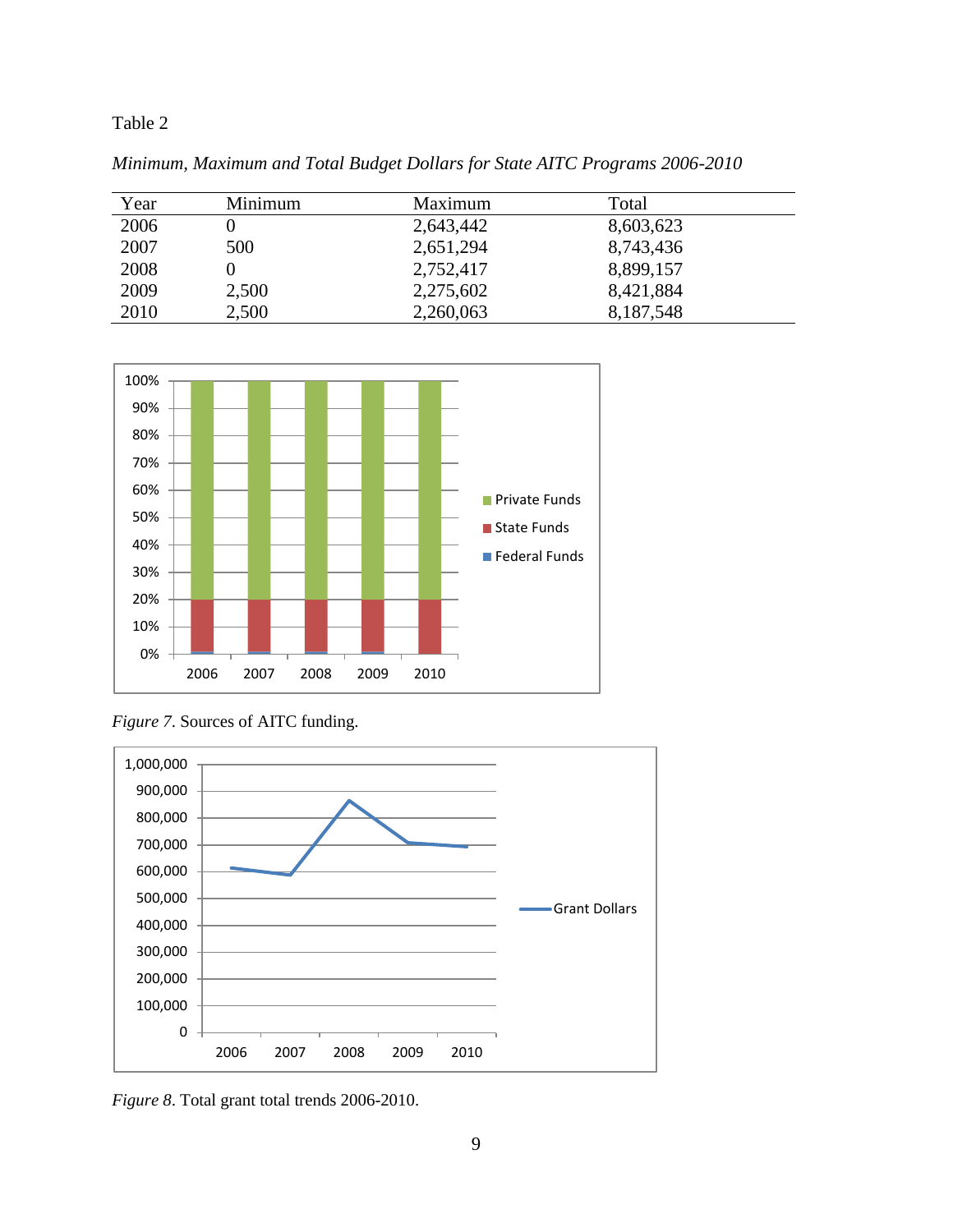

*Figure 9*. State AITC resources aligned to educational standards.

# **Conclusions and Recommendations**

Significant increases in students and teachers reached through agriculture in the classroom programs were reported in comparison with the 2001-2002 survey report (Lesser et al., 2003). Overall, from 2006-2010, state AITC programs reached more pre-service teachers, in-service teachers, volunteers and their students, despite somewhat flat budgets. Accomplishments and impacts are outlined differently in each state report but progress can be seen by the increased participant numbers and the increased importance states have placed on meeting educational standards, and in the future, Common Core Standards.

While participant trends are up, there is room for improvement, especially in the area of agricultural literacy training through standards for pre-service teachers. All states worked with in-service teachers, however only 60%, 21of the 35 states reporting, conducted pre-service trainings. State AITC programs need to make a greater effort to meet with undergraduate preservice teachers at colleges and universities before they graduate, this "captive audience" is receptive as they need to develop curriculum maps and instructional units that meet standards and integrate meaningful strategies.

Additional funding avenues and partnerships need be explored. It is in the Nation's best interest to prepare agricultural professional and to develop individuals who understand the resources and systems involved to meet the basic needs of food, clothing and shelter, while at the same time improve our quality of life and our environment. It will take greater commitment and a concerted effort among state and national education organizations, researchers and agricultural organizations to increase agricultural literacy, as outlined by the National Research Council